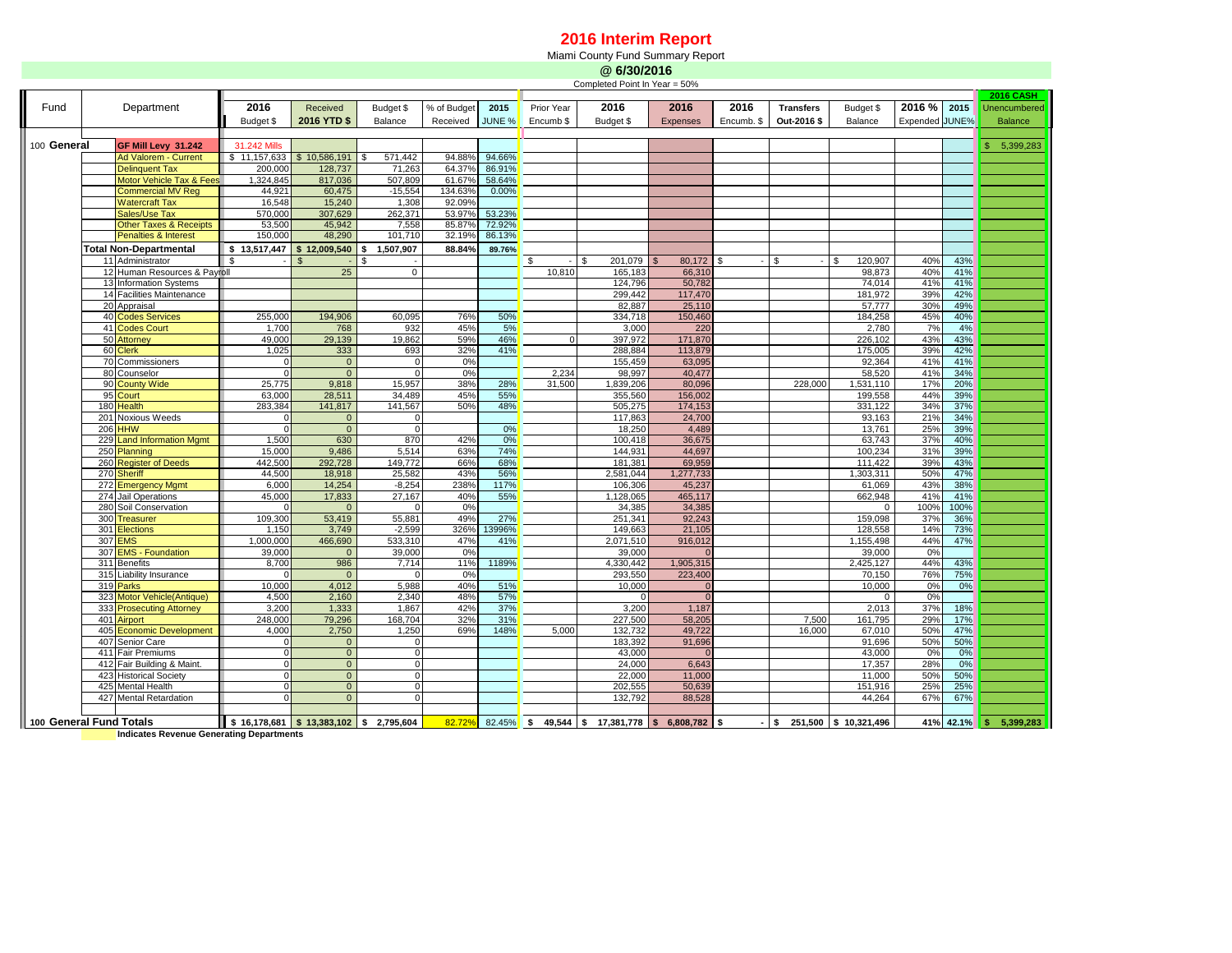## **2016 Interim Report**

Miami County Fund Summary Report

|                                           |                                 |                                           | @ 6/30/2016<br>Completed Point In Year = 50%      |                |                |          |               |           |                |                                   |                  |             |                |                |                                  |                |
|-------------------------------------------|---------------------------------|-------------------------------------------|---------------------------------------------------|----------------|----------------|----------|---------------|-----------|----------------|-----------------------------------|------------------|-------------|----------------|----------------|----------------------------------|----------------|
| Fund<br>Department                        |                                 | 2016                                      | Received                                          | Budget \$      | % of Budget    | 2015     | Prior Year    | 2016      | 2016           | 2016                              | <b>Transfers</b> | Budget \$   | 2016 %         | 2015           | <b>2016 CASH</b><br>Unencumbered |                |
|                                           |                                 |                                           | Budget \$                                         | 2016 YTD \$    | Balance        | Received | <b>JUNE %</b> | Encumb \$ | Budget \$      | Expenses                          | Encumb. \$       | Out-2016 \$ | Balance        | Expended JUNE% |                                  | <b>Balance</b> |
|                                           |                                 |                                           |                                                   |                |                |          |               |           |                |                                   |                  |             |                |                |                                  |                |
| 203 Road & Bridge - Mill Levy 8.619 Mills |                                 |                                           | $\frac{1}{5}$ 6,265,801 \$ 4,865,720 \$ 1,400,081 |                |                | 78%      | $74\%$ \$     | 25,000 \$ |                | 6,728,237 \$ 2,093,252 \$ 241,866 |                  |             | \$4,393,119    | 35%            | 47%                              | 3,667,585      |
| 203 CIP Funding Included in R&B Levy      |                                 | 250,000                                   | 114,000                                           | 136,000        | 46%            | 6%       |               | 250,000   |                |                                   | 114,000 \$       | 136,000     | 46%            | 6%             |                                  |                |
| 207 Solid Waste                           |                                 | 751,850                                   | 94,353                                            | 657,497        | 13%            | 42%      |               | 699,316   | 8,832          |                                   |                  | 690,484     | 1%             | 37%            | 148,739                          |                |
|                                           | 211 County Fuel                 |                                           | 1,100,000                                         | 191,521        | $\mathbf 0$    | 17%      | 28%           |           | 1,100,000      | 203,953                           |                  |             | 896,047        | 19%            | 19%                              | 212,704        |
|                                           | 230 Club Estates Sewer          |                                           | 17,000                                            | 8,277          | 8,723          | 49%      | 39%           |           | 29,720         | 4,320                             |                  |             | 16,126         | 15%            | 39%                              | 26,509         |
|                                           |                                 | 340 Club Estates Sewer Reserve            | $\mathbf{0}$                                      | $\overline{0}$ | $\overline{0}$ | 0%       | 0%            |           | $\mathbf 0$    | $\mathbf 0$                       |                  |             | $\mathbf 0$    |                |                                  | 35,076         |
|                                           |                                 | 231 Club Estates Lights                   | $\Omega$                                          | $\overline{0}$ | $\mathbf 0$    |          |               |           | 1,600          | 511                               |                  |             | 1,089          | 32%            | 30%                              | 4,744          |
|                                           |                                 | 232 Walnut Creek Sewer                    | 35,000                                            | 15,728         | 19,272         | 45%      | 46%           |           | 36,500         | 5,661                             |                  |             | 30,839         | 16%            | 56%                              | 31,964         |
|                                           |                                 | 341 Walnut Creek Sewer Reserve            | $\Omega$                                          | $\overline{0}$ | $\overline{0}$ | 0%       | 0%            |           | $\overline{0}$ | $\overline{0}$                    |                  |             | $\overline{0}$ |                |                                  | 17,423         |
|                                           | 234 Bucyrus Sewer               |                                           | 46,800                                            | 22,818         | 23,983         | 49%      | 38%           |           | 48,200         | 18,806                            |                  |             | 29,394         | 39%            | 49%                              | 6,741          |
|                                           |                                 |                                           |                                                   |                |                |          |               |           |                |                                   |                  |             |                |                |                                  |                |
|                                           |                                 | 310 9-1-1 Emergency Telephone             | 226,100                                           | 114,235        | 111,865        | 51%      | 47%           |           | 231,000        | 80,632                            |                  |             | 150,368        | 35%            | 36%                              | 364,820        |
|                                           |                                 | 314 Law Enforcement Trust                 | $\Omega$                                          | $\overline{0}$ | 0              |          |               |           |                | 410                               |                  |             |                |                |                                  | 816            |
|                                           | 316 Carry Concl'd Weapon Permit |                                           |                                                   | 2,340          |                |          |               |           |                | 1,453                             |                  |             |                |                |                                  | 1,694          |
|                                           |                                 | 317 Debt Service - Mill Levy 3.724        | 2,477,644                                         | 1,402,710      |                | 57%      | 89%           |           | 2,428,373      | 339,321                           |                  |             | 2,089,052      | 14%            | 6%                               | 1,553,706      |
|                                           | 318 Debt Service (Non-Levy)     |                                           | O                                                 | $\overline{0}$ | $\mathbf 0$    | 0%       |               |           | n              | $\mathbf{0}$                      |                  |             | O              |                |                                  |                |
|                                           |                                 | 321 Reappraisal - Mill Levy 1.251         | 508,020                                           | 471,357        | 36,663         | 93%      | 90%           | 7,100     | 513,133        | 207,356                           |                  |             | 305,777        | 40%            | 40%                              | 310,783        |
|                                           | 323 Motor Vehicle Operating     |                                           | 382,000                                           | 175,382        | 206,618        | 46%      | 41%           |           | 382,000        | 119,955                           |                  |             | 262,045        | 31%            | 25%                              | 55,428         |
|                                           |                                 | 324 Sheriff Special Revenue               |                                                   | 4,940          | 0              |          |               |           |                | 2,151                             |                  |             | $\Omega$       |                |                                  | 11,353         |
|                                           | 325 Special Building            |                                           | $\Omega$                                          | $\overline{0}$ | $\Omega$       |          |               |           | $\Omega$       | $\mathbf{0}$                      |                  |             |                |                |                                  | 401            |
|                                           |                                 | 327 Special Bridge - Mill Levy 1.781      | 718,813                                           | 665,877        | 52,936         | 93%      | 92%           |           | 733,515        | 8,510                             |                  | 700,300     | 24,705         | 97%            | 82%                              | 14,104         |
|                                           |                                 | 330 Special Eco Development Reserve       | $\Omega$                                          | 16,000         |                |          |               |           | $\Omega$       | $\mathbf{0}$                      |                  |             |                |                |                                  | 184,000        |
|                                           |                                 | 331 Special Machinery                     | $\mathbf{0}$                                      | $\overline{0}$ | $\overline{0}$ |          |               |           | $\mathbf{0}$   | $\overline{0}$                    |                  |             | $\mathbf 0$    | 0%             |                                  | 287,562        |
|                                           |                                 |                                           |                                                   |                |                |          |               |           |                |                                   |                  |             |                |                |                                  |                |
|                                           |                                 | 332 County Equip Reserve(& ROD Tech Fund) | 50,000                                            | 26,638         | 23,362         | 53%      | 48%           |           | 240,000        | 11,339                            |                  |             |                |                |                                  | 350,182        |
|                                           |                                 | 335 Special Technology Fund               | 424,572                                           | 150,000        | 274,572        | 35%      | 53%           |           | 434,287        | 148,851                           |                  |             | 285,436        | 34%            | 46%                              | 13,699         |
|                                           |                                 | 336 Special Building Improvements Fund    | $\Omega$                                          | 59,900         |                |          |               |           | $\Omega$       | $\mathbf{0}$                      |                  |             |                |                |                                  | 584,669        |
|                                           |                                 | 337 Special Retirement Reserve Fund       | $\mathbf{0}$                                      | 25,000         |                |          |               |           | $\mathbf{0}$   | $\mathbf{0}$                      |                  |             |                |                |                                  | 170,000        |
|                                           |                                 | 338 Special Tax Refund Fund               |                                                   | $\overline{0}$ |                |          |               |           | $\mathbf{0}$   | $\mathbf{0}$                      |                  |             |                |                |                                  | 46,809         |
|                                           |                                 | 360 Clerk Technology Fund                 | $\Omega$                                          | 6,660          |                |          |               |           |                | $\overline{0}$                    |                  |             |                |                |                                  | 18,944         |
|                                           |                                 | 361 Treasurer Technology Fund             | $\mathbf 0$                                       | 6,660          |                |          |               |           | $\Omega$       | $\overline{0}$                    |                  |             |                |                |                                  | 18,386         |
|                                           |                                 | 401 Airport 2010 Hangar                   | 11,880                                            | 5,875          | 6,005          | 49%      | 48%           |           | 13,250         | 856                               |                  | 7,500       |                |                |                                  | 3,896          |
|                                           | 431 Special Alcohol             |                                           | 45,000                                            | 21,717         | 23,283         | 48%      | 53%           |           | 45,000         | 11,250                            |                  |             | 33,750         | 25%            | 25%                              | 63,997         |
|                                           | 432 Special Drug Forfeiture     |                                           | $\Omega$                                          | $\overline{0}$ |                |          |               |           | $\Omega$       | $\overline{0}$                    |                  |             | $\Omega$       |                |                                  | 1,839          |
|                                           | 905 Escrows                     |                                           |                                                   | 60,266         | 0              |          |               |           |                | 52,163                            |                  |             |                |                |                                  | 36,830         |
|                                           |                                 |                                           | $\mathbf 0$                                       | 12,500         | $\mathbf 0$    |          |               |           |                | 2,500                             |                  |             | $\mathbf 0$    |                |                                  |                |
|                                           |                                 | 911 Sub-Division Escrows                  |                                                   |                |                |          |               |           | $\mathbf 0$    |                                   |                  |             |                |                |                                  | 17,353         |
|                                           | 921 Airport Escrows             |                                           | $\mathbf 0$                                       | 200            |                |          |               |           | $\mathbf{O}$   | 200                               |                  |             |                |                |                                  | 2,500          |

 $\mathbf{I}$